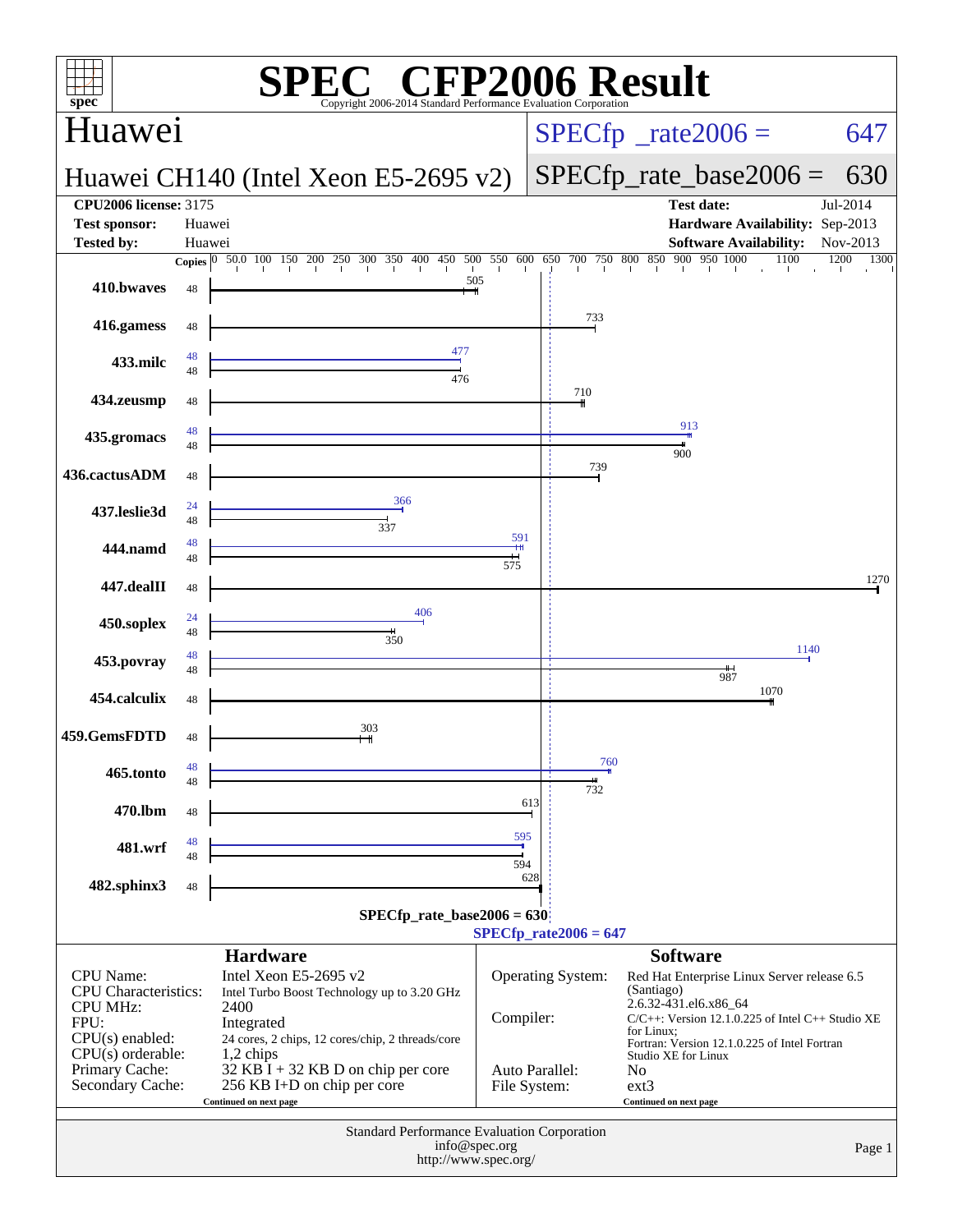

### Huawei

#### $SPECTp\_rate2006 = 647$

Huawei CH140 (Intel Xeon E5-2695 v2)

# [SPECfp\\_rate\\_base2006 =](http://www.spec.org/auto/cpu2006/Docs/result-fields.html#SPECfpratebase2006) 630

#### **[CPU2006 license:](http://www.spec.org/auto/cpu2006/Docs/result-fields.html#CPU2006license)** 3175 **[Test date:](http://www.spec.org/auto/cpu2006/Docs/result-fields.html#Testdate)** Jul-2014

**[Test sponsor:](http://www.spec.org/auto/cpu2006/Docs/result-fields.html#Testsponsor)** Huawei **[Hardware Availability:](http://www.spec.org/auto/cpu2006/Docs/result-fields.html#HardwareAvailability)** Sep-2013 **[Tested by:](http://www.spec.org/auto/cpu2006/Docs/result-fields.html#Testedby)** Huawei **[Software Availability:](http://www.spec.org/auto/cpu2006/Docs/result-fields.html#SoftwareAvailability)** Nov-2013 [L3 Cache:](http://www.spec.org/auto/cpu2006/Docs/result-fields.html#L3Cache) 30 MB I+D on chip per chip<br>Other Cache: None [Other Cache:](http://www.spec.org/auto/cpu2006/Docs/result-fields.html#OtherCache) [Memory:](http://www.spec.org/auto/cpu2006/Docs/result-fields.html#Memory) 128 GB (8 x 16 GB 2Rx4 PC3-14900R-13, ECC) [Disk Subsystem:](http://www.spec.org/auto/cpu2006/Docs/result-fields.html#DiskSubsystem) 1 x 500 GB SATA, 7200 RPM [Other Hardware:](http://www.spec.org/auto/cpu2006/Docs/result-fields.html#OtherHardware) None [System State:](http://www.spec.org/auto/cpu2006/Docs/result-fields.html#SystemState) Run level 3 (multi-user)<br>Base Pointers: 32/64-bit [Base Pointers:](http://www.spec.org/auto/cpu2006/Docs/result-fields.html#BasePointers) [Peak Pointers:](http://www.spec.org/auto/cpu2006/Docs/result-fields.html#PeakPointers) 32/64-bit [Other Software:](http://www.spec.org/auto/cpu2006/Docs/result-fields.html#OtherSoftware) None

| <b>Results Table</b> |               |                |             |                |       |                |              |               |                |              |                                                                                                          |              |                |              |
|----------------------|---------------|----------------|-------------|----------------|-------|----------------|--------------|---------------|----------------|--------------|----------------------------------------------------------------------------------------------------------|--------------|----------------|--------------|
|                      | <b>Base</b>   |                |             |                |       | <b>Peak</b>    |              |               |                |              |                                                                                                          |              |                |              |
| <b>Benchmark</b>     | <b>Copies</b> | <b>Seconds</b> | Ratio       | <b>Seconds</b> | Ratio | <b>Seconds</b> | <b>Ratio</b> | <b>Copies</b> | <b>Seconds</b> | <b>Ratio</b> | <b>Seconds</b>                                                                                           | <b>Ratio</b> | <b>Seconds</b> | <b>Ratio</b> |
| 410.bwayes           | 48            | 1283           | 509         | 1351           | 483   | 1293           | 505          | 48            | 1283           | 509          | 1351                                                                                                     | 483          | 1293           | 505          |
| 416.gamess           | 48            | 1283           | 733         | 1282           | 733   | 1283           | 733          | 48            | 1283           | 733          | 1282                                                                                                     | 733          | 1283           | <u>733</u>   |
| $433$ .milc          | 48            | 925            | 476         | 925            | 476   | 925            | 476          | 48            | 925            | 476          | 924                                                                                                      | 477          | 925            | 477          |
| 434.zeusmp           | 48            | 615            | 710         | 613            | 712   | 618            | 707          | 48            | 615            | 710          | 613                                                                                                      | 712          | 618            | 707          |
| 435.gromacs          | 48            | 381            | 900         | 379            | 903   | 381            | 898          | 48            | 377            | 909          | 374                                                                                                      | 916          | 376            | 913          |
| 436.cactusADM        | 48            | 776            | 739         | 774            | 741   | 777            | 739          | 48            | 776            | 739          | 774                                                                                                      | 741          | 777            | 739          |
| 437.leslie3d         | 48            | 1338           | 337         | 1341           | 337   | 1337           | 337          | 24            | 616            | 366          | 616                                                                                                      | 366          | 617            | 366          |
| 444.namd             | 48            | 655            | 588         | 669            | 575   | 670            | 574          | 48            | 647            | 595          | 660                                                                                                      | 583          | 652            | 591          |
| 447.dealII           | 48            | 431            | 1270        | 432            | 1270  | 432            | 1270         | 48            | 431            | 1270         | 432                                                                                                      | 1270         | 432            | 1270         |
| 450.soplex           | 48            | 1142           | 350         | 1141           | 351   | 1162           | 345          | 24            | 493            | 406          | 493                                                                                                      | 406          | 493            | 406          |
| 453.povray           | 48            | 260            | 983         | 259            | 987   | 256            | 997          | 48            | 224            | 1140         | 224                                                                                                      | 1140         | 224            | 1140         |
| 454.calculix         | 48            | 371            | <b>1070</b> | 369            | 1070  | 372            | 1070         | 48            | 371            | 1070         | 369                                                                                                      | 1070         | 372            | 1070         |
| 459.GemsFDTD         | 48            | 1680           | 303         | 1788           | 285   | 1654           | 308          | 48            | 1680           | 303          | 1788                                                                                                     | 285          | 1654           | 308          |
| 465.tonto            | 48            | 648            | 728         | 642            | 735   | 645            | 732          | 48            | 623            | 758          | 622                                                                                                      | 760          | 620            | 762          |
| 470.1bm              | 48            | 1076           | 613         | 1076           | 613   | 1076           | 613          | 48            | 1076           | 613          | 1076                                                                                                     | 613          | 1076           | 613          |
| 481.wrf              | 48            | 902            | 594         | 901            | 595   | 902            | 594          | 48            | 900            | 595          | 903                                                                                                      | 594          | 899            | 597          |
| 482.sphinx3          | 48            | 1484           | 630         | 1490           | 628   | 1493           | 627          | 48            | 1484           | 630          | 1490                                                                                                     | 628          | 1493           | 627          |
|                      |               |                |             |                |       |                |              |               |                |              | Results appear in the order in which they were run. Bold underlined text indicates a median measurement. |              |                |              |

#### **[Submit Notes](http://www.spec.org/auto/cpu2006/Docs/result-fields.html#SubmitNotes)**

 The numactl mechanism was used to bind copies to processors. The config file option 'submit' was used to generate numactl commands to bind each copy to a specific processor. For details, please see the config file.

#### **[Operating System Notes](http://www.spec.org/auto/cpu2006/Docs/result-fields.html#OperatingSystemNotes)**

Stack size set to unlimited using "ulimit -s unlimited"

#### **[Platform Notes](http://www.spec.org/auto/cpu2006/Docs/result-fields.html#PlatformNotes)**

 BIOS configuration: Set Power Efficiency Mode to Custom Baseboard Management Controller used to adjust the fan speed to 100%

Continued on next page

Standard Performance Evaluation Corporation [info@spec.org](mailto:info@spec.org) <http://www.spec.org/>

Page 2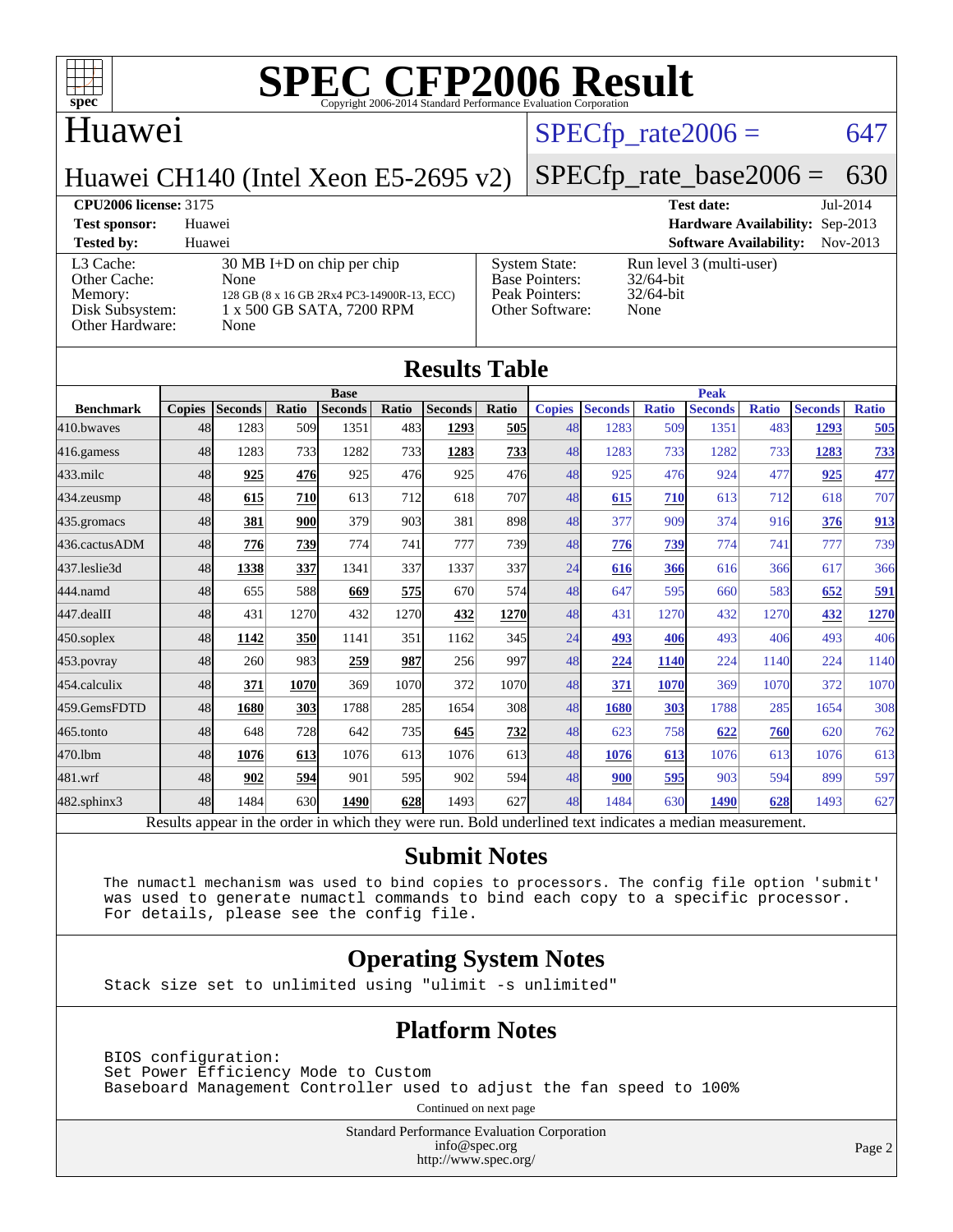

#### Huawei

 $SPECTp\_rate2006 = 647$ 

Huawei CH140 (Intel Xeon E5-2695 v2)

[SPECfp\\_rate\\_base2006 =](http://www.spec.org/auto/cpu2006/Docs/result-fields.html#SPECfpratebase2006) 630

**[CPU2006 license:](http://www.spec.org/auto/cpu2006/Docs/result-fields.html#CPU2006license)** 3175 **[Test date:](http://www.spec.org/auto/cpu2006/Docs/result-fields.html#Testdate)** Jul-2014 **[Test sponsor:](http://www.spec.org/auto/cpu2006/Docs/result-fields.html#Testsponsor)** Huawei **[Hardware Availability:](http://www.spec.org/auto/cpu2006/Docs/result-fields.html#HardwareAvailability)** Sep-2013 **[Tested by:](http://www.spec.org/auto/cpu2006/Docs/result-fields.html#Testedby)** Huawei **[Software Availability:](http://www.spec.org/auto/cpu2006/Docs/result-fields.html#SoftwareAvailability)** Nov-2013

#### **[Platform Notes \(Continued\)](http://www.spec.org/auto/cpu2006/Docs/result-fields.html#PlatformNotes)**

 Sysinfo program /spec/config/sysinfo.rev6818 \$Rev: 6818 \$ \$Date:: 2012-07-17 #\$ e86d102572650a6e4d596a3cee98f191 running on localhost Sat Jul 26 23:01:17 2014 This section contains SUT (System Under Test) info as seen by some common utilities. To remove or add to this section, see: <http://www.spec.org/cpu2006/Docs/config.html#sysinfo> From /proc/cpuinfo model name : Intel(R) Xeon(R) CPU E5-2695 v2 @ 2.40GHz 2 "physical id"s (chips) 48 "processors" cores, siblings (Caution: counting these is hw and system dependent. The following excerpts from /proc/cpuinfo might not be reliable. Use with caution.) cpu cores : 12 siblings : 24 physical 0: cores 0 1 2 3 4 5 8 9 10 11 12 13 physical 1: cores 0 1 2 3 4 5 8 9 10 11 12 13 cache size : 30720 KB From /proc/meminfo MemTotal: 132114848 kB HugePages\_Total: 0<br>Hugepagesize: 2048 kB Hugepagesize: /usr/bin/lsb\_release -d Red Hat Enterprise Linux Server release 6.5 (Santiago) From /etc/\*release\* /etc/\*version\* redhat-release: Red Hat Enterprise Linux Server release 6.5 (Santiago) system-release: Red Hat Enterprise Linux Server release 6.5 (Santiago) system-release-cpe: cpe:/o:redhat:enterprise\_linux:6server:ga:server uname -a: Linux localhost 2.6.32-431.el6.x86\_64 #1 SMP Sun Nov 10 22:19:54 EST 2013 x86\_64 x86\_64 x86\_64 GNU/Linux run-level 3 Jul 26 06:34 SPEC is set to: /spec Filesystem Type Size Used Avail Use% Mounted on /dev/sda2 ext3 455G 299G 133G 70% / Additional information from dmidecode: BIOS Insyde Corp. OARYV385 02/20/2014 Memory: 8x Samsung M393B2G70BH0-CMA 16 GB 1866 MHz 2 rank (End of data from sysinfo program)

Standard Performance Evaluation Corporation [info@spec.org](mailto:info@spec.org) <http://www.spec.org/>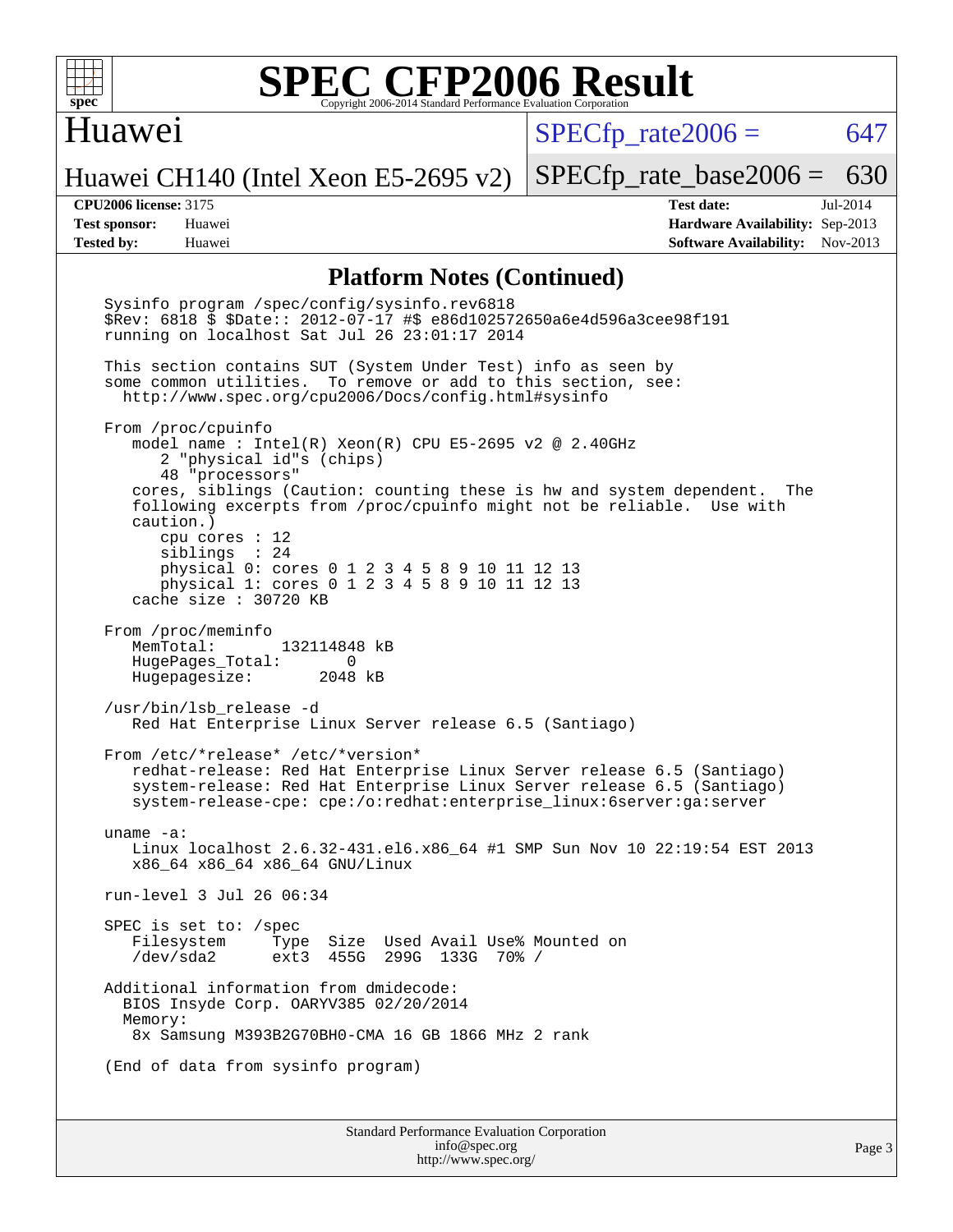

#### Huawei

 $SPECTp\_rate2006 = 647$ 

[SPECfp\\_rate\\_base2006 =](http://www.spec.org/auto/cpu2006/Docs/result-fields.html#SPECfpratebase2006) 630

Huawei CH140 (Intel Xeon E5-2695 v2)

**[Tested by:](http://www.spec.org/auto/cpu2006/Docs/result-fields.html#Testedby)** Huawei **[Software Availability:](http://www.spec.org/auto/cpu2006/Docs/result-fields.html#SoftwareAvailability)** Nov-2013

**[CPU2006 license:](http://www.spec.org/auto/cpu2006/Docs/result-fields.html#CPU2006license)** 3175 **[Test date:](http://www.spec.org/auto/cpu2006/Docs/result-fields.html#Testdate)** Jul-2014 **[Test sponsor:](http://www.spec.org/auto/cpu2006/Docs/result-fields.html#Testsponsor)** Huawei **[Hardware Availability:](http://www.spec.org/auto/cpu2006/Docs/result-fields.html#HardwareAvailability)** Sep-2013

#### **[General Notes](http://www.spec.org/auto/cpu2006/Docs/result-fields.html#GeneralNotes)**

Environment variables set by runspec before the start of the run: LD LIBRARY PATH = "/spec/libs/32:/spec/libs/64:/spec/sh"

 Binaries compiled on a system with 1x Core i7-860 CPU + 8GB memory using RedHat EL 6.4 Transparent Huge Pages enabled with: echo always > /sys/kernel/mm/redhat\_transparent\_hugepage/enabled Filesystem page cache cleared with: echo 1> /proc/sys/vm/drop\_caches runspec command invoked through numactl i.e.: numactl --interleave=all runspec <etc>

**[Base Compiler Invocation](http://www.spec.org/auto/cpu2006/Docs/result-fields.html#BaseCompilerInvocation)**

[C benchmarks](http://www.spec.org/auto/cpu2006/Docs/result-fields.html#Cbenchmarks):  $\text{icc}$   $-\text{m64}$ 

[C++ benchmarks:](http://www.spec.org/auto/cpu2006/Docs/result-fields.html#CXXbenchmarks) [icpc -m64](http://www.spec.org/cpu2006/results/res2014q3/cpu2006-20140729-30678.flags.html#user_CXXbase_intel_icpc_64bit_bedb90c1146cab66620883ef4f41a67e)

[Fortran benchmarks](http://www.spec.org/auto/cpu2006/Docs/result-fields.html#Fortranbenchmarks): [ifort -m64](http://www.spec.org/cpu2006/results/res2014q3/cpu2006-20140729-30678.flags.html#user_FCbase_intel_ifort_64bit_ee9d0fb25645d0210d97eb0527dcc06e)

[Benchmarks using both Fortran and C](http://www.spec.org/auto/cpu2006/Docs/result-fields.html#BenchmarksusingbothFortranandC): [icc -m64](http://www.spec.org/cpu2006/results/res2014q3/cpu2006-20140729-30678.flags.html#user_CC_FCbase_intel_icc_64bit_0b7121f5ab7cfabee23d88897260401c) [ifort -m64](http://www.spec.org/cpu2006/results/res2014q3/cpu2006-20140729-30678.flags.html#user_CC_FCbase_intel_ifort_64bit_ee9d0fb25645d0210d97eb0527dcc06e)

### **[Base Portability Flags](http://www.spec.org/auto/cpu2006/Docs/result-fields.html#BasePortabilityFlags)**

| 410.bwaves: -DSPEC CPU LP64                 |                                                                |
|---------------------------------------------|----------------------------------------------------------------|
| 416.gamess: - DSPEC_CPU_LP64                |                                                                |
| 433.milc: -DSPEC CPU LP64                   |                                                                |
| 434.zeusmp: - DSPEC_CPU_LP64                |                                                                |
| 435.gromacs: -DSPEC_CPU_LP64 -nofor_main    |                                                                |
| 436.cactusADM: -DSPEC CPU LP64 -nofor main  |                                                                |
| 437.leslie3d: -DSPEC CPU LP64               |                                                                |
| 444.namd: - DSPEC_CPU_LP64                  |                                                                |
| 447.dealII: -DSPEC CPU LP64                 |                                                                |
| 450.soplex: -DSPEC_CPU_LP64                 |                                                                |
| 453.povray: -DSPEC_CPU_LP64                 |                                                                |
| 454.calculix: - DSPEC CPU LP64 - nofor main |                                                                |
| 459. GemsFDTD: - DSPEC CPU LP64             |                                                                |
| 465.tonto: - DSPEC CPU LP64                 |                                                                |
| 470.1bm: - DSPEC CPU LP64                   |                                                                |
|                                             | 481.wrf: -DSPEC CPU_LP64 -DSPEC_CPU_CASE_FLAG -DSPEC_CPU_LINUX |
| 482.sphinx3: -DSPEC CPU LP64                |                                                                |
|                                             |                                                                |

| <b>Standard Performance Evaluation Corporation</b> |
|----------------------------------------------------|
| info@spec.org                                      |
| http://www.spec.org/                               |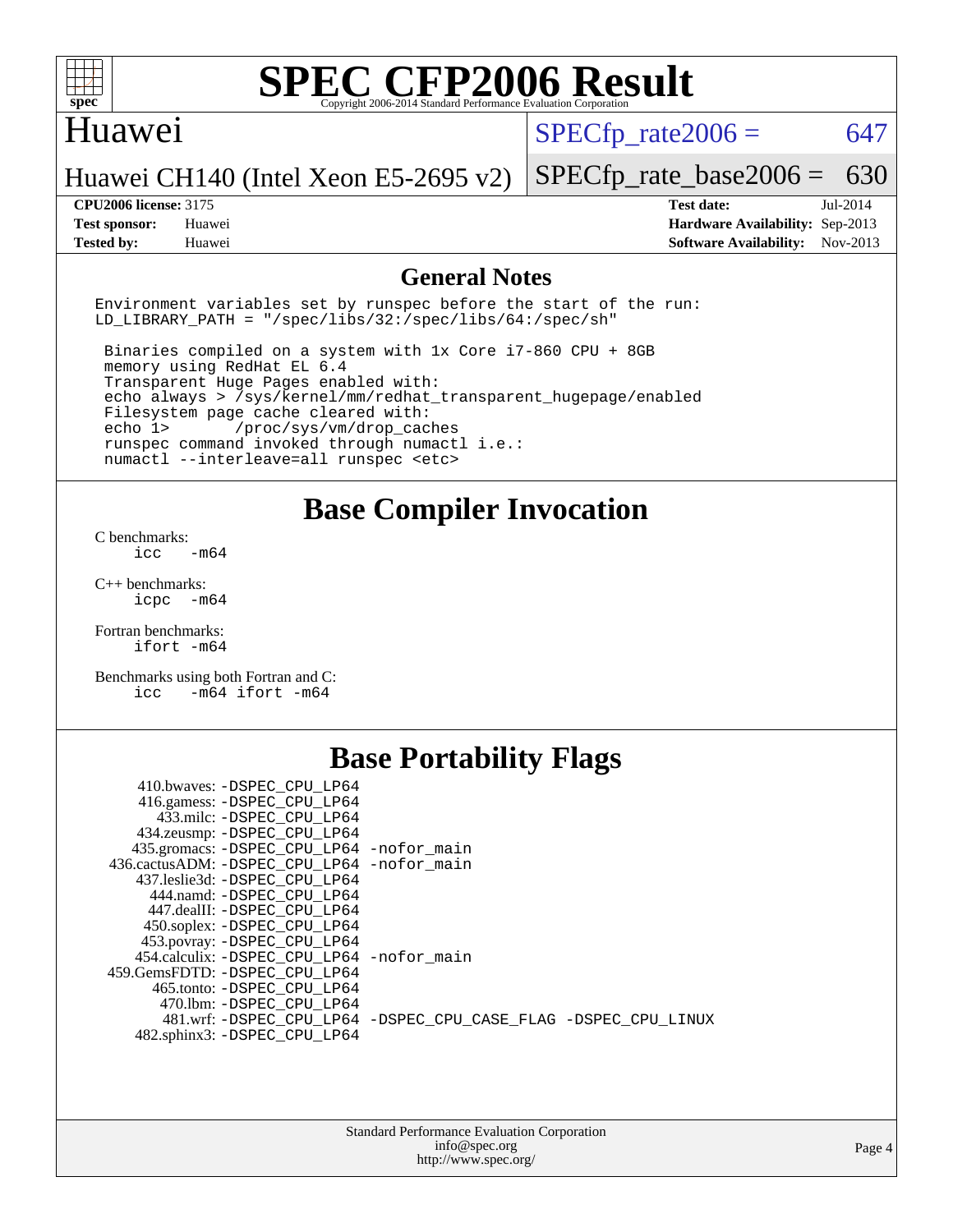

#### Huawei

 $SPECTp\_rate2006 = 647$ 

[SPECfp\\_rate\\_base2006 =](http://www.spec.org/auto/cpu2006/Docs/result-fields.html#SPECfpratebase2006) 630

Huawei CH140 (Intel Xeon E5-2695 v2)

**[CPU2006 license:](http://www.spec.org/auto/cpu2006/Docs/result-fields.html#CPU2006license)** 3175 **[Test date:](http://www.spec.org/auto/cpu2006/Docs/result-fields.html#Testdate)** Jul-2014 **[Test sponsor:](http://www.spec.org/auto/cpu2006/Docs/result-fields.html#Testsponsor)** Huawei **[Hardware Availability:](http://www.spec.org/auto/cpu2006/Docs/result-fields.html#HardwareAvailability)** Sep-2013 **[Tested by:](http://www.spec.org/auto/cpu2006/Docs/result-fields.html#Testedby)** Huawei **[Software Availability:](http://www.spec.org/auto/cpu2006/Docs/result-fields.html#SoftwareAvailability)** Nov-2013

## **[Base Optimization Flags](http://www.spec.org/auto/cpu2006/Docs/result-fields.html#BaseOptimizationFlags)**

[C benchmarks](http://www.spec.org/auto/cpu2006/Docs/result-fields.html#Cbenchmarks):

[-xAVX](http://www.spec.org/cpu2006/results/res2014q3/cpu2006-20140729-30678.flags.html#user_CCbase_f-xAVX) [-ipo](http://www.spec.org/cpu2006/results/res2014q3/cpu2006-20140729-30678.flags.html#user_CCbase_f-ipo) [-O3](http://www.spec.org/cpu2006/results/res2014q3/cpu2006-20140729-30678.flags.html#user_CCbase_f-O3) [-no-prec-div](http://www.spec.org/cpu2006/results/res2014q3/cpu2006-20140729-30678.flags.html#user_CCbase_f-no-prec-div) [-opt-prefetch](http://www.spec.org/cpu2006/results/res2014q3/cpu2006-20140729-30678.flags.html#user_CCbase_f-opt-prefetch) [-auto-p32](http://www.spec.org/cpu2006/results/res2014q3/cpu2006-20140729-30678.flags.html#user_CCbase_f-auto-p32) [-ansi-alias](http://www.spec.org/cpu2006/results/res2014q3/cpu2006-20140729-30678.flags.html#user_CCbase_f-ansi-alias) [-opt-mem-layout-trans=3](http://www.spec.org/cpu2006/results/res2014q3/cpu2006-20140729-30678.flags.html#user_CCbase_f-opt-mem-layout-trans_a7b82ad4bd7abf52556d4961a2ae94d5)

[C++ benchmarks:](http://www.spec.org/auto/cpu2006/Docs/result-fields.html#CXXbenchmarks)

[-xAVX](http://www.spec.org/cpu2006/results/res2014q3/cpu2006-20140729-30678.flags.html#user_CXXbase_f-xAVX) [-ipo](http://www.spec.org/cpu2006/results/res2014q3/cpu2006-20140729-30678.flags.html#user_CXXbase_f-ipo) [-O3](http://www.spec.org/cpu2006/results/res2014q3/cpu2006-20140729-30678.flags.html#user_CXXbase_f-O3) [-no-prec-div](http://www.spec.org/cpu2006/results/res2014q3/cpu2006-20140729-30678.flags.html#user_CXXbase_f-no-prec-div) [-opt-prefetch](http://www.spec.org/cpu2006/results/res2014q3/cpu2006-20140729-30678.flags.html#user_CXXbase_f-opt-prefetch) [-auto-p32](http://www.spec.org/cpu2006/results/res2014q3/cpu2006-20140729-30678.flags.html#user_CXXbase_f-auto-p32) [-ansi-alias](http://www.spec.org/cpu2006/results/res2014q3/cpu2006-20140729-30678.flags.html#user_CXXbase_f-ansi-alias) [-opt-mem-layout-trans=3](http://www.spec.org/cpu2006/results/res2014q3/cpu2006-20140729-30678.flags.html#user_CXXbase_f-opt-mem-layout-trans_a7b82ad4bd7abf52556d4961a2ae94d5)

[Fortran benchmarks](http://www.spec.org/auto/cpu2006/Docs/result-fields.html#Fortranbenchmarks): [-xAVX](http://www.spec.org/cpu2006/results/res2014q3/cpu2006-20140729-30678.flags.html#user_FCbase_f-xAVX) [-ipo](http://www.spec.org/cpu2006/results/res2014q3/cpu2006-20140729-30678.flags.html#user_FCbase_f-ipo) [-O3](http://www.spec.org/cpu2006/results/res2014q3/cpu2006-20140729-30678.flags.html#user_FCbase_f-O3) [-no-prec-div](http://www.spec.org/cpu2006/results/res2014q3/cpu2006-20140729-30678.flags.html#user_FCbase_f-no-prec-div) [-opt-prefetch](http://www.spec.org/cpu2006/results/res2014q3/cpu2006-20140729-30678.flags.html#user_FCbase_f-opt-prefetch)

[Benchmarks using both Fortran and C](http://www.spec.org/auto/cpu2006/Docs/result-fields.html#BenchmarksusingbothFortranandC):

[-xAVX](http://www.spec.org/cpu2006/results/res2014q3/cpu2006-20140729-30678.flags.html#user_CC_FCbase_f-xAVX) [-ipo](http://www.spec.org/cpu2006/results/res2014q3/cpu2006-20140729-30678.flags.html#user_CC_FCbase_f-ipo) [-O3](http://www.spec.org/cpu2006/results/res2014q3/cpu2006-20140729-30678.flags.html#user_CC_FCbase_f-O3) [-no-prec-div](http://www.spec.org/cpu2006/results/res2014q3/cpu2006-20140729-30678.flags.html#user_CC_FCbase_f-no-prec-div) [-opt-prefetch](http://www.spec.org/cpu2006/results/res2014q3/cpu2006-20140729-30678.flags.html#user_CC_FCbase_f-opt-prefetch) [-auto-p32](http://www.spec.org/cpu2006/results/res2014q3/cpu2006-20140729-30678.flags.html#user_CC_FCbase_f-auto-p32) [-ansi-alias](http://www.spec.org/cpu2006/results/res2014q3/cpu2006-20140729-30678.flags.html#user_CC_FCbase_f-ansi-alias) [-opt-mem-layout-trans=3](http://www.spec.org/cpu2006/results/res2014q3/cpu2006-20140729-30678.flags.html#user_CC_FCbase_f-opt-mem-layout-trans_a7b82ad4bd7abf52556d4961a2ae94d5)

## **[Peak Compiler Invocation](http://www.spec.org/auto/cpu2006/Docs/result-fields.html#PeakCompilerInvocation)**

[C benchmarks](http://www.spec.org/auto/cpu2006/Docs/result-fields.html#Cbenchmarks):  $icc$   $-m64$ 

[C++ benchmarks \(except as noted below\):](http://www.spec.org/auto/cpu2006/Docs/result-fields.html#CXXbenchmarksexceptasnotedbelow) [icpc -m64](http://www.spec.org/cpu2006/results/res2014q3/cpu2006-20140729-30678.flags.html#user_CXXpeak_intel_icpc_64bit_bedb90c1146cab66620883ef4f41a67e)

450.soplex: [icpc -m32](http://www.spec.org/cpu2006/results/res2014q3/cpu2006-20140729-30678.flags.html#user_peakCXXLD450_soplex_intel_icpc_4e5a5ef1a53fd332b3c49e69c3330699)

[Fortran benchmarks](http://www.spec.org/auto/cpu2006/Docs/result-fields.html#Fortranbenchmarks): [ifort -m64](http://www.spec.org/cpu2006/results/res2014q3/cpu2006-20140729-30678.flags.html#user_FCpeak_intel_ifort_64bit_ee9d0fb25645d0210d97eb0527dcc06e)

[Benchmarks using both Fortran and C](http://www.spec.org/auto/cpu2006/Docs/result-fields.html#BenchmarksusingbothFortranandC):<br>icc -m64 ifort -m64  $-m64$  ifort  $-m64$ 

## **[Peak Portability Flags](http://www.spec.org/auto/cpu2006/Docs/result-fields.html#PeakPortabilityFlags)**

| 410.bwaves: - DSPEC_CPU_LP64                 |  |
|----------------------------------------------|--|
| 416.gamess: -DSPEC_CPU_LP64                  |  |
| 433.milc: - DSPEC_CPU LP64                   |  |
| 434.zeusmp: -DSPEC_CPU_LP64                  |  |
| 435.gromacs: -DSPEC_CPU_LP64 -nofor_main     |  |
| 436.cactusADM: - DSPEC CPU LP64 - nofor main |  |
| 437.leslie3d: -DSPEC CPU LP64                |  |
| 444.namd: - DSPEC CPU LP64                   |  |
| 447.dealII: -DSPEC CPU LP64                  |  |
| 453.povray: -DSPEC_CPU_LP64                  |  |
| 454.calculix: - DSPEC CPU LP64 - nofor main  |  |
| 459.GemsFDTD: - DSPEC_CPU_LP64               |  |

Continued on next page

Standard Performance Evaluation Corporation [info@spec.org](mailto:info@spec.org) <http://www.spec.org/>

Page 5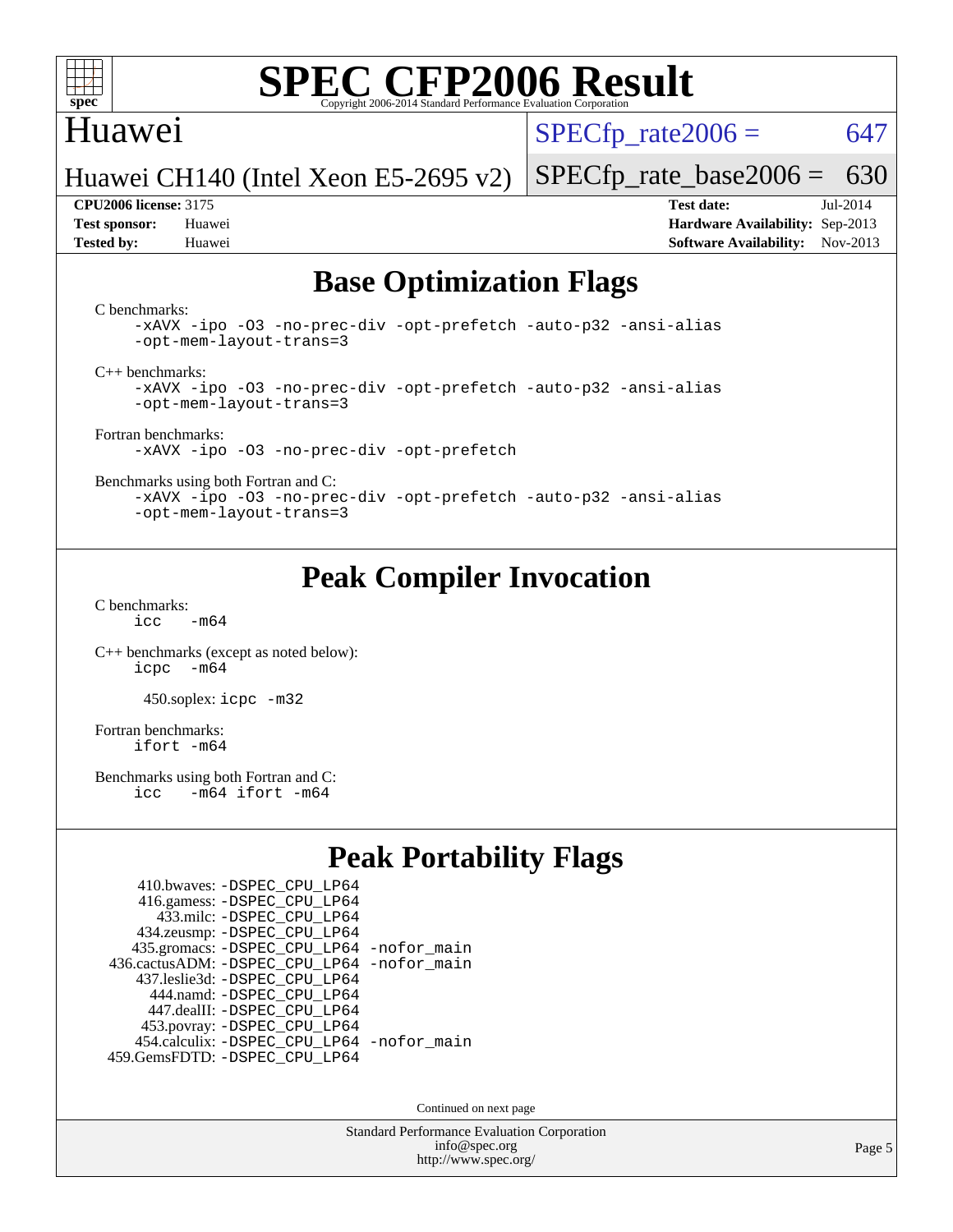

### Huawei

 $SPECTp\_rate2006 = 647$ 

Huawei CH140 (Intel Xeon E5-2695 v2)

[SPECfp\\_rate\\_base2006 =](http://www.spec.org/auto/cpu2006/Docs/result-fields.html#SPECfpratebase2006) 630

**[CPU2006 license:](http://www.spec.org/auto/cpu2006/Docs/result-fields.html#CPU2006license)** 3175 **[Test date:](http://www.spec.org/auto/cpu2006/Docs/result-fields.html#Testdate)** Jul-2014 **[Test sponsor:](http://www.spec.org/auto/cpu2006/Docs/result-fields.html#Testsponsor)** Huawei **[Hardware Availability:](http://www.spec.org/auto/cpu2006/Docs/result-fields.html#HardwareAvailability)** Sep-2013 **[Tested by:](http://www.spec.org/auto/cpu2006/Docs/result-fields.html#Testedby)** Huawei **[Software Availability:](http://www.spec.org/auto/cpu2006/Docs/result-fields.html#SoftwareAvailability)** Nov-2013

## **[Peak Portability Flags \(Continued\)](http://www.spec.org/auto/cpu2006/Docs/result-fields.html#PeakPortabilityFlags)**

 465.tonto: [-DSPEC\\_CPU\\_LP64](http://www.spec.org/cpu2006/results/res2014q3/cpu2006-20140729-30678.flags.html#suite_peakPORTABILITY465_tonto_DSPEC_CPU_LP64) 470.lbm: [-DSPEC\\_CPU\\_LP64](http://www.spec.org/cpu2006/results/res2014q3/cpu2006-20140729-30678.flags.html#suite_peakPORTABILITY470_lbm_DSPEC_CPU_LP64) 482.sphinx3: [-DSPEC\\_CPU\\_LP64](http://www.spec.org/cpu2006/results/res2014q3/cpu2006-20140729-30678.flags.html#suite_peakPORTABILITY482_sphinx3_DSPEC_CPU_LP64)

481.wrf: [-DSPEC\\_CPU\\_LP64](http://www.spec.org/cpu2006/results/res2014q3/cpu2006-20140729-30678.flags.html#suite_peakPORTABILITY481_wrf_DSPEC_CPU_LP64) [-DSPEC\\_CPU\\_CASE\\_FLAG](http://www.spec.org/cpu2006/results/res2014q3/cpu2006-20140729-30678.flags.html#b481.wrf_peakCPORTABILITY_DSPEC_CPU_CASE_FLAG) [-DSPEC\\_CPU\\_LINUX](http://www.spec.org/cpu2006/results/res2014q3/cpu2006-20140729-30678.flags.html#b481.wrf_peakCPORTABILITY_DSPEC_CPU_LINUX)

## **[Peak Optimization Flags](http://www.spec.org/auto/cpu2006/Docs/result-fields.html#PeakOptimizationFlags)**

[C benchmarks](http://www.spec.org/auto/cpu2006/Docs/result-fields.html#Cbenchmarks):

 433.milc: [-xAVX](http://www.spec.org/cpu2006/results/res2014q3/cpu2006-20140729-30678.flags.html#user_peakPASS2_CFLAGSPASS2_LDFLAGS433_milc_f-xAVX)(pass 2) [-prof-gen](http://www.spec.org/cpu2006/results/res2014q3/cpu2006-20140729-30678.flags.html#user_peakPASS1_CFLAGSPASS1_LDFLAGS433_milc_prof_gen_e43856698f6ca7b7e442dfd80e94a8fc)(pass 1) [-ipo](http://www.spec.org/cpu2006/results/res2014q3/cpu2006-20140729-30678.flags.html#user_peakPASS2_CFLAGSPASS2_LDFLAGS433_milc_f-ipo)(pass 2) [-O3](http://www.spec.org/cpu2006/results/res2014q3/cpu2006-20140729-30678.flags.html#user_peakPASS2_CFLAGSPASS2_LDFLAGS433_milc_f-O3)(pass 2) [-no-prec-div](http://www.spec.org/cpu2006/results/res2014q3/cpu2006-20140729-30678.flags.html#user_peakPASS2_CFLAGSPASS2_LDFLAGS433_milc_f-no-prec-div)(pass 2) [-opt-mem-layout-trans=3](http://www.spec.org/cpu2006/results/res2014q3/cpu2006-20140729-30678.flags.html#user_peakPASS2_CFLAGS433_milc_f-opt-mem-layout-trans_a7b82ad4bd7abf52556d4961a2ae94d5)(pass 2) [-prof-use](http://www.spec.org/cpu2006/results/res2014q3/cpu2006-20140729-30678.flags.html#user_peakPASS2_CFLAGSPASS2_LDFLAGS433_milc_prof_use_bccf7792157ff70d64e32fe3e1250b55)(pass 2) [-auto-ilp32](http://www.spec.org/cpu2006/results/res2014q3/cpu2006-20140729-30678.flags.html#user_peakCOPTIMIZE433_milc_f-auto-ilp32)

 $470$ .lbm: basepeak = yes

 $482$ .sphinx3: basepeak = yes

#### [C++ benchmarks:](http://www.spec.org/auto/cpu2006/Docs/result-fields.html#CXXbenchmarks)

 444.namd: [-xAVX](http://www.spec.org/cpu2006/results/res2014q3/cpu2006-20140729-30678.flags.html#user_peakPASS2_CXXFLAGSPASS2_LDFLAGS444_namd_f-xAVX)(pass 2) [-prof-gen](http://www.spec.org/cpu2006/results/res2014q3/cpu2006-20140729-30678.flags.html#user_peakPASS1_CXXFLAGSPASS1_LDFLAGS444_namd_prof_gen_e43856698f6ca7b7e442dfd80e94a8fc)(pass 1) [-ipo](http://www.spec.org/cpu2006/results/res2014q3/cpu2006-20140729-30678.flags.html#user_peakPASS2_CXXFLAGSPASS2_LDFLAGS444_namd_f-ipo)(pass 2) [-O3](http://www.spec.org/cpu2006/results/res2014q3/cpu2006-20140729-30678.flags.html#user_peakPASS2_CXXFLAGSPASS2_LDFLAGS444_namd_f-O3)(pass 2) [-no-prec-div](http://www.spec.org/cpu2006/results/res2014q3/cpu2006-20140729-30678.flags.html#user_peakPASS2_CXXFLAGSPASS2_LDFLAGS444_namd_f-no-prec-div)(pass 2) [-opt-mem-layout-trans=3](http://www.spec.org/cpu2006/results/res2014q3/cpu2006-20140729-30678.flags.html#user_peakPASS2_CXXFLAGS444_namd_f-opt-mem-layout-trans_a7b82ad4bd7abf52556d4961a2ae94d5)(pass 2) [-prof-use](http://www.spec.org/cpu2006/results/res2014q3/cpu2006-20140729-30678.flags.html#user_peakPASS2_CXXFLAGSPASS2_LDFLAGS444_namd_prof_use_bccf7792157ff70d64e32fe3e1250b55)(pass 2) [-fno-alias](http://www.spec.org/cpu2006/results/res2014q3/cpu2006-20140729-30678.flags.html#user_peakCXXOPTIMIZE444_namd_f-no-alias_694e77f6c5a51e658e82ccff53a9e63a) [-auto-ilp32](http://www.spec.org/cpu2006/results/res2014q3/cpu2006-20140729-30678.flags.html#user_peakCXXOPTIMIZE444_namd_f-auto-ilp32)

447.dealII: basepeak = yes

 $450$ .soplex:  $-x$ AVX(pass 2)  $-p$ rof-gen(pass 1)  $-i$ po(pass 2)  $-03$ (pass 2) [-no-prec-div](http://www.spec.org/cpu2006/results/res2014q3/cpu2006-20140729-30678.flags.html#user_peakPASS2_CXXFLAGSPASS2_LDFLAGS450_soplex_f-no-prec-div)(pass 2) [-opt-mem-layout-trans=3](http://www.spec.org/cpu2006/results/res2014q3/cpu2006-20140729-30678.flags.html#user_peakPASS2_CXXFLAGS450_soplex_f-opt-mem-layout-trans_a7b82ad4bd7abf52556d4961a2ae94d5)(pass 2) [-prof-use](http://www.spec.org/cpu2006/results/res2014q3/cpu2006-20140729-30678.flags.html#user_peakPASS2_CXXFLAGSPASS2_LDFLAGS450_soplex_prof_use_bccf7792157ff70d64e32fe3e1250b55)(pass 2) [-opt-malloc-options=3](http://www.spec.org/cpu2006/results/res2014q3/cpu2006-20140729-30678.flags.html#user_peakOPTIMIZE450_soplex_f-opt-malloc-options_13ab9b803cf986b4ee62f0a5998c2238)

 453.povray: [-xAVX](http://www.spec.org/cpu2006/results/res2014q3/cpu2006-20140729-30678.flags.html#user_peakPASS2_CXXFLAGSPASS2_LDFLAGS453_povray_f-xAVX)(pass 2) [-prof-gen](http://www.spec.org/cpu2006/results/res2014q3/cpu2006-20140729-30678.flags.html#user_peakPASS1_CXXFLAGSPASS1_LDFLAGS453_povray_prof_gen_e43856698f6ca7b7e442dfd80e94a8fc)(pass 1) [-ipo](http://www.spec.org/cpu2006/results/res2014q3/cpu2006-20140729-30678.flags.html#user_peakPASS2_CXXFLAGSPASS2_LDFLAGS453_povray_f-ipo)(pass 2) [-O3](http://www.spec.org/cpu2006/results/res2014q3/cpu2006-20140729-30678.flags.html#user_peakPASS2_CXXFLAGSPASS2_LDFLAGS453_povray_f-O3)(pass 2) [-no-prec-div](http://www.spec.org/cpu2006/results/res2014q3/cpu2006-20140729-30678.flags.html#user_peakPASS2_CXXFLAGSPASS2_LDFLAGS453_povray_f-no-prec-div)(pass 2) [-opt-mem-layout-trans=3](http://www.spec.org/cpu2006/results/res2014q3/cpu2006-20140729-30678.flags.html#user_peakPASS2_CXXFLAGS453_povray_f-opt-mem-layout-trans_a7b82ad4bd7abf52556d4961a2ae94d5)(pass 2) [-prof-use](http://www.spec.org/cpu2006/results/res2014q3/cpu2006-20140729-30678.flags.html#user_peakPASS2_CXXFLAGSPASS2_LDFLAGS453_povray_prof_use_bccf7792157ff70d64e32fe3e1250b55)(pass 2) [-unroll4](http://www.spec.org/cpu2006/results/res2014q3/cpu2006-20140729-30678.flags.html#user_peakCXXOPTIMIZE453_povray_f-unroll_4e5e4ed65b7fd20bdcd365bec371b81f) [-ansi-alias](http://www.spec.org/cpu2006/results/res2014q3/cpu2006-20140729-30678.flags.html#user_peakCXXOPTIMIZE453_povray_f-ansi-alias)

[Fortran benchmarks](http://www.spec.org/auto/cpu2006/Docs/result-fields.html#Fortranbenchmarks):

```
410.bwaves: basepeak = yes 416.gamess: basepeak = yes
    434.zeusmp: basepeak = yes
    437.leslie3d: -xAVX -ipo -O3 -no-prec-div -opt-prefetch
459.GemsFDTD: basepeak = yes 465.tonto: -xAVX(pass 2) -prof-gen(pass 1) -ipo(pass 2) -O3(pass 2)
              -no-prec-div(pass 2) -prof-use(pass 2) -unroll4 -auto
              -inline-calloc -opt-malloc-options=3
                                      Continued on next page
```
Standard Performance Evaluation Corporation [info@spec.org](mailto:info@spec.org) <http://www.spec.org/>